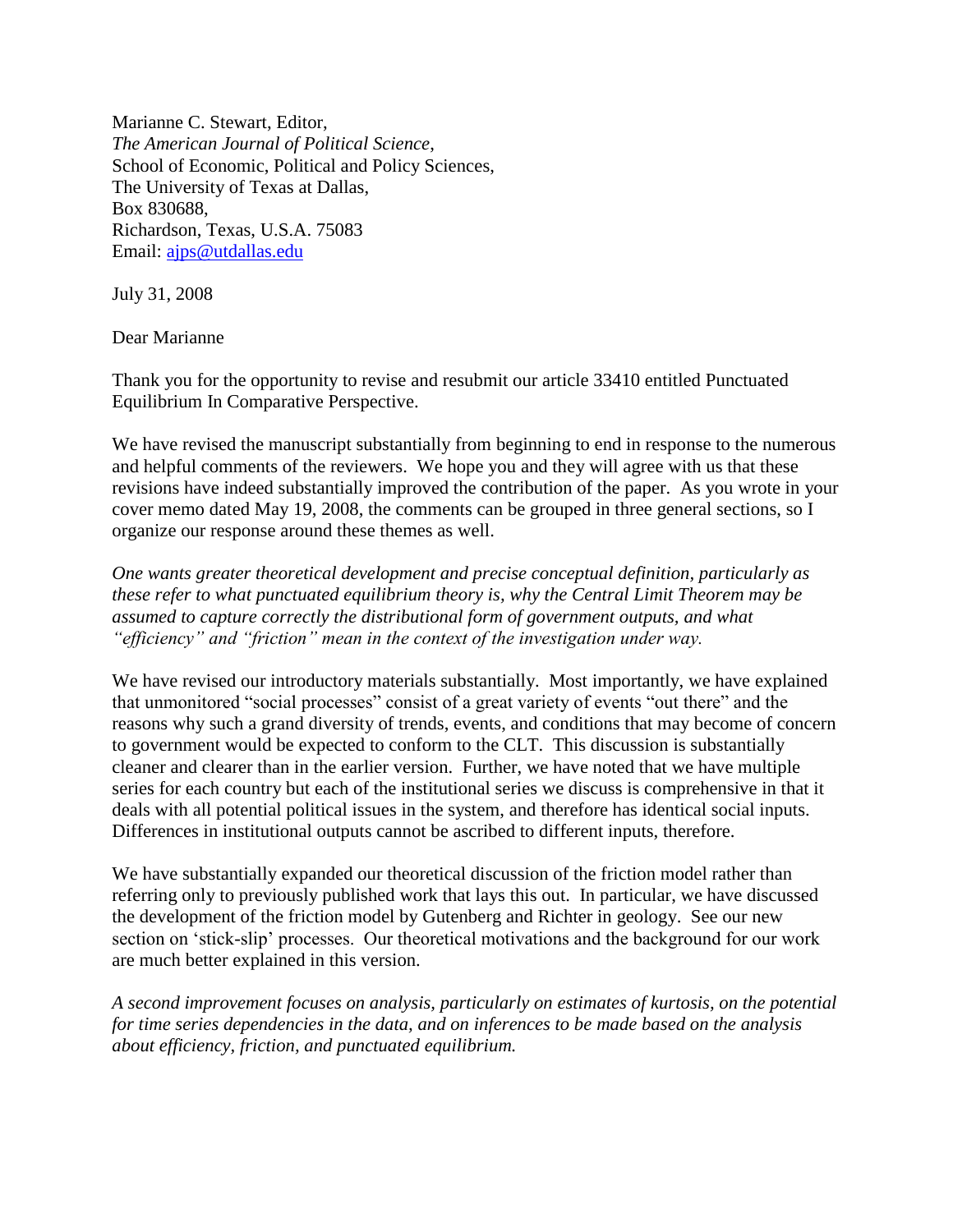In this area we have done a number of robustness tests suggested by the reviewers and these have reassured us. The most important robustness tests we have done involve sensitivity analysis of all our results, and here we have systematically re-tested every one of our series in two ways: first by taking 1000 samples of one-half the data and recalculating the K and LK scores for each of our 32 series. The average difference between K and the sampled K is 6. LK scores are essentially identical between the observed and the sampled series. K is more sensitive to single outliers than is LK so we consistently find LK to be an extremely robust measure.

Second, we did a similar bootstrap test of 1000 samples. Again, the K value is on average slightly higher in the bootstrapped samples (7 points higher) but the LK scores are virtually identical.

One reviewer suggested that we consider differences between early and late periods in the data. We have looked at this and find no clear patterns in the findings, though there are differences we think due to low N's in some of the series when calculated on shorter time series. (E.g., the Belgian data have only 11 annual observations.) In the US and Danish cases, where there are more years available for robust tests, the difference in LK scores between series calculated only for the first half of the years available, only for the second half of the years, and the full series never reaches an absolute value of 0.10 and is typically well below 0.05, so there are minimal differences. Further, we see no systematic pattern of higher LK scores in the early or late period, as the reviewer had suggested.

The reviewer suggested some interesting ways in which different underlying distributions could combine to produce findings with high kurtosis. We recognize this to be the case. However, we do not see any clear time-variability in our data that would support such a possible explanation of the patterns we observe. Further, having analyzed 32 different processes in three different countries, we consider the results to be demonstrably robust. If there are not trends, which we have tested for, it is hard to imagine other processes that would similarly affect all 32 series.

*A third improvement involves presentation and writing, that is, some of the text is simple, some is complex, and much is not straightforward. Thus, a better effort to link theory, models, and hypotheses, as well as a stronger justification of the countries used for analysis, and a stronger conclusion that gets at the innovation and importance of the research question asked and the research answer developed would help considerably to improve the organization and the reading of the manuscript.* 

We have shorted the manuscript, simplified the presentation, and improved our discussion of the most important theoretical concepts. We have paid particular attention, especially in the conclusion, to emphasizing the future research avenues that we believe our analysis opens. We have stressed throughout that this is closer to the first word, not the last, on these topics, and that our analysis may raise as many questions as it answers. We believe that our paper does answer the most important questions that we raised, namely our two hypotheses about generalized punctuations and progressive friction, both of which were strongly confirmed. However, we have paid much closer attention in this version to linking these questions to established questions from the comparative politics literature concerning institutional design, constitutional structure, and comparative analysis. This is perhaps the most important set of revisions we have made,